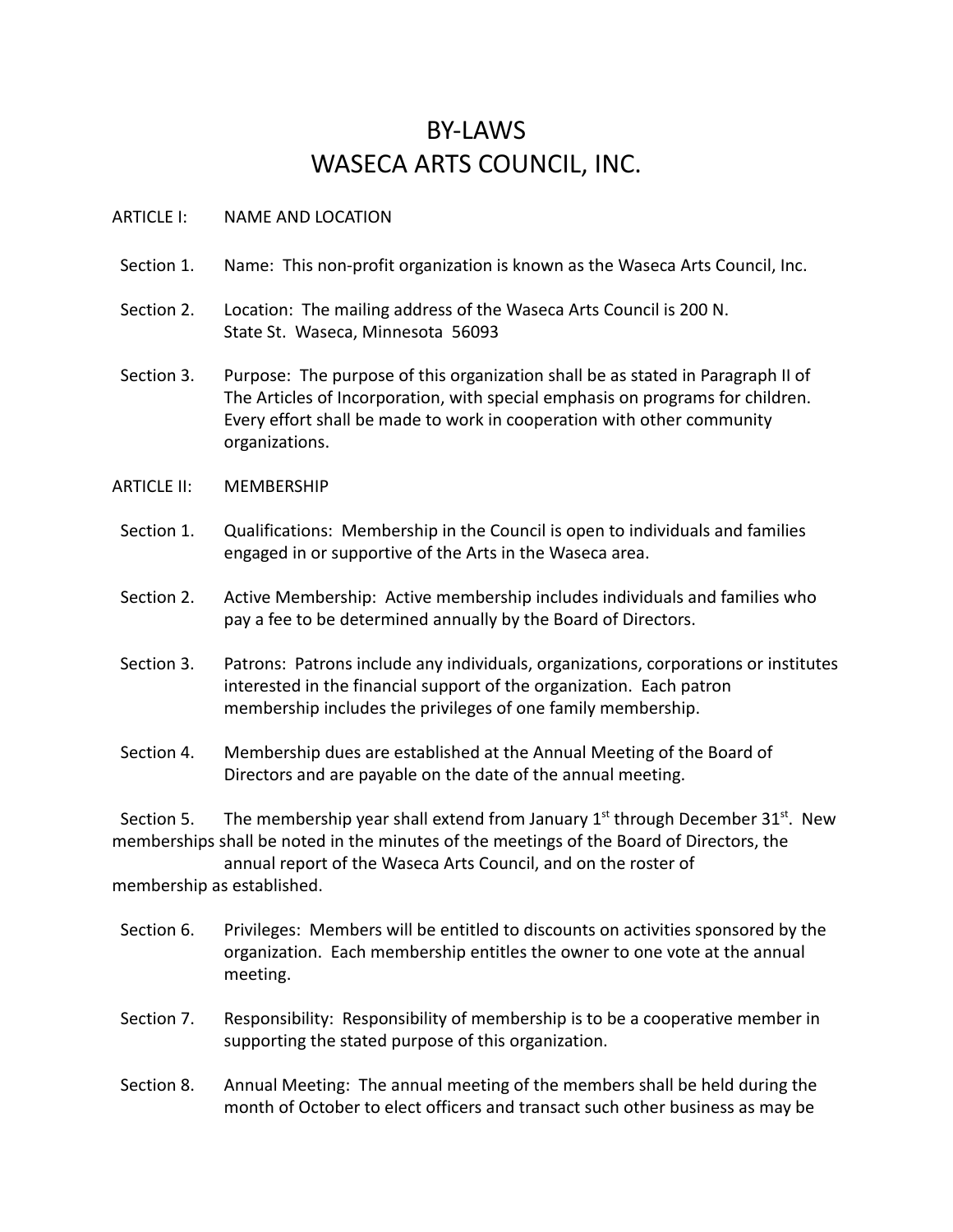necessary. Business shall be transacted by a majority vote of all members present, and any action taken shall be deemed the action of the full membership. Notice of the annual meeting shall be published at least one week in advance. Members shall be entitled to vote by proxy on issues presented in the notice.

## ARTICLE III. BOARD OF DIRECTORS

- Section 1. Method of Selection: The Board of Directors of the Council shall consist of not less than nine but not more than 15 individuals selected from the active membership, four of whom shall be the officers of the council. The directors shall be elected by the Active membership at the annual meeting of the council, provided, however, the officers shall be elected pursuant to terms and conditions provided in Article IV, Section 1, herein. Directors shall be elected by the membership for terms not exceeding 3 years, as specified at the time of their election. At least three directors shall be elected each year. In the event of a vacancy on the Board of Directors through death, resignation or otherwise, the majority of the remaining Directors shall have the power to elect a new Director to fill the vacancy for the remainder of the term so vacated.
- Section 2. Responsibilities: The management of the Waseca Arts Council shall be vested in the Board of Directors as herein established. They shall make all rules and regulation which they deem necessary or proper for the government of the council and for the due and orderly conduct of its affairs. They are further charged with the implementation of the purpose of this organization and the management thereof pursuant to the requirements of the Articles of Incorporation.
- Section 3. Meetings and Voting: The Board shall have regular meetings during the year at least quarterly. In addition, the Board may have special meetings at any time upon the call of the President or any two Directors. A quorum for the transaction of business at Board meetings shall consist of six Board of Director members. At all meetings of the Board, business shall be transacted by a majority vote of all Directors present and any action taken shall be deemed the action of the full Board. All Board meetings shall be open to all council members.
- ARTICLE IV. OFFICERS
- Section 1. Number: The officers shall be President, a Vice-President, a Secretary, and a Treasurer. These officers shall assume their duties following the annual meeting. The offices of President, Secretary, Treasurer, and Vice-President shall be elected by the membership of the council at the annual meeting thereof. The term for the offices so elected shall be one year. Any vacancy in office during their term shall be filled by the Board as soon as possible, preferably at the next regular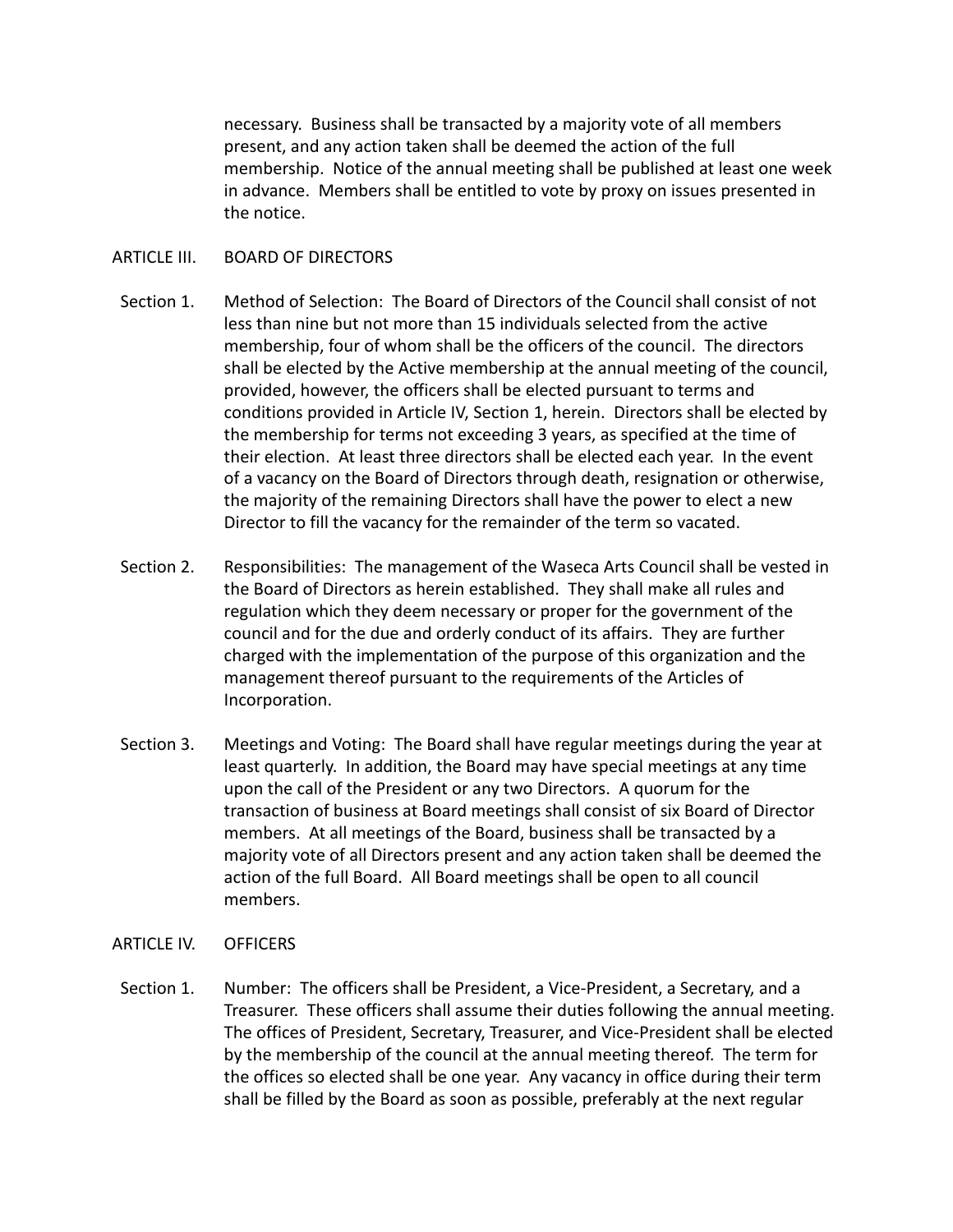meeting.

- Section 2. Duties: The duties of the officers shall be such as usually pertain to their respective offices or as are respectively prescribed and assigned to them by the Board of Directors.
- Section 3. Other Officers: The Board of Directors shall have the power to appoint such subordinate officers, employees, or agents as may be necessary in their judgement for the conduct of the business of the Waseca Arts Council and to designate their titles and compensation, if any.
- ARTICLE V: EXECUTIVE COMMITTEE
- Section 1. Executive Committee: The Executive Committee shall consist of the officers of the Council. The President shall serve as chairman of the Executive Committee. The Executive Committee shall have and exercise in the intervals between meetings the responsibilities of the Board of Directors. Three members of the Executive Committee shall constitute a quorum. It shall meet at the call of its chairman.
- Section 2. Nominating Committee: Following the annual meeting, the President of the Council shall appoint a Nominating Committee of three Board members with the approval of the Board of Directors, to serve for a term of one year. The Nominating Committee shall entertain suggestions for Board of Director Members of the Council for the following year and propose candidates to be voted upon by membership at the next annual meeting. The Nominating Committee shall also recommend to the Board candidates to fill any vacancies for offices that might occur in the Council during the year.
- Section 3. Other Committees: The President may appoint, with the approval of the Board, such other standing or special Committees as may be required from time to time to assist the Board.
- ARTICLE VI: REPORTS
- Section 1. Audit: The accounts of the Treasurer shall be audited at the end of each fiscal year by the Audit Committee appointed by the President and at such other times as the board deems necessary.
- Section 2. Financial Reports: A financial report, based on the aforementioned audit, shall be made to the membership by the Treasurer at least once annually. Additional financial reports shall be made available to the members of the Board in such form and at such times as may be requested.
- Section 3. Annual Report: The President and Executive Committee shall present an annual